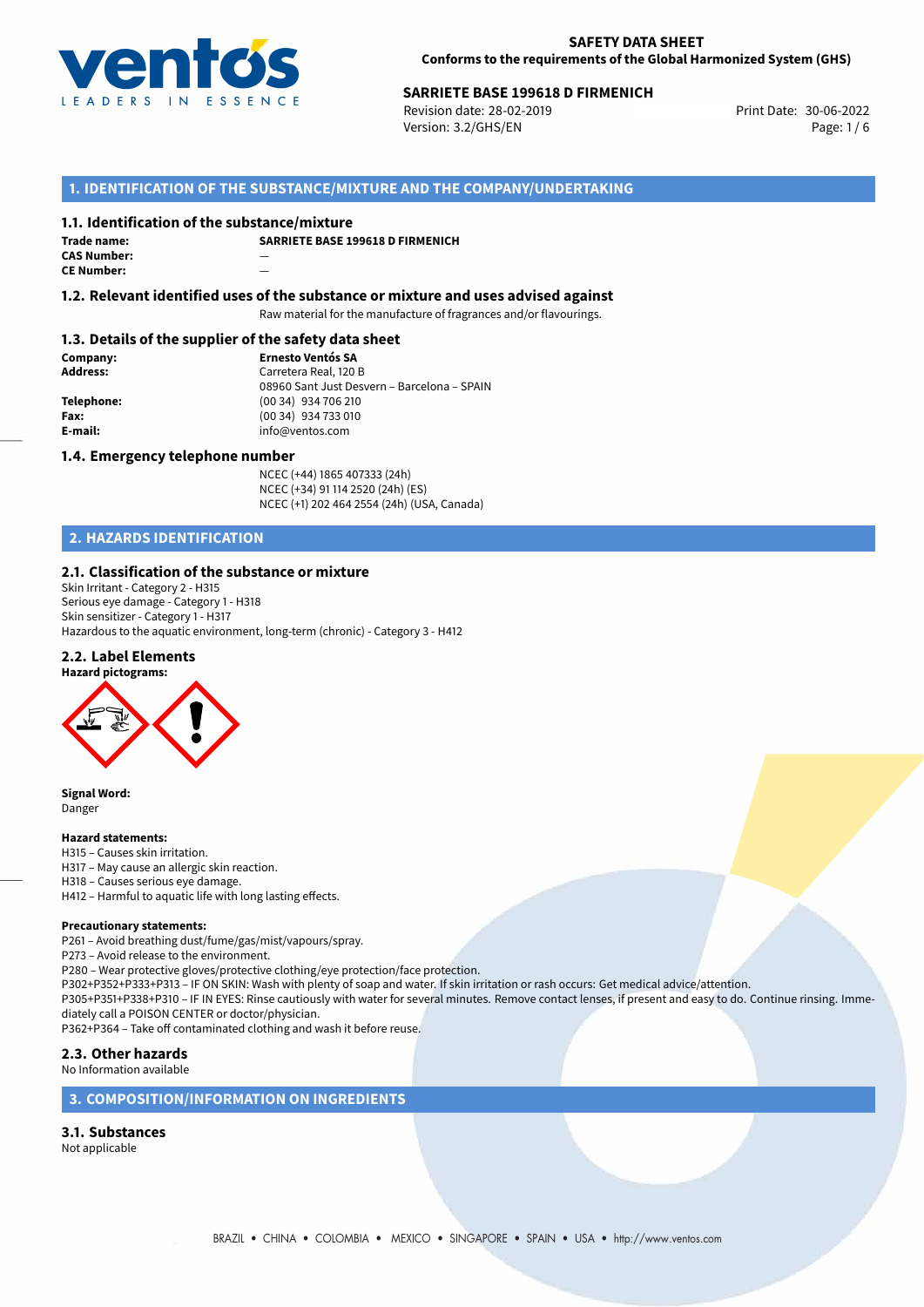

**SARRIETE BASE 199618 D FIRMENICH**<br>
Revision date: 28-02-2019<br>
Version: 3.2/GHS/EN
Print Date: 30-06-2022<br>
Print Date: 30-06-2022 Revision date: 28-02-2019 Version: 3.2/GHS/EN

# **3.2. Mixtures**

MIXTURE OF AROMATIC SUBSTANCES

Hazardous constituents:

| <b>Chemical Name</b>                                         | % (w/w)        | <b>CAS No</b><br><b>EC No</b> | <b>Classification according to GHS</b>                                                                                                                                                                                                                                                                                                                                    |  |
|--------------------------------------------------------------|----------------|-------------------------------|---------------------------------------------------------------------------------------------------------------------------------------------------------------------------------------------------------------------------------------------------------------------------------------------------------------------------------------------------------------------------|--|
| LINALOOL                                                     | $\geq$ 10; <25 | 78-70-6<br>201-134-4          | Flammable Liquids - Category 4 - H227<br>Acute Toxicity - Category 5 (oral) - H303<br>Skin Irritant - Category 2 - H315<br>Eye Irritant - Category 2A - H319<br>Skin sensitizer - Category 1B - H317<br>Hazardous to the aquatic environment, short-term (acute) - Category 3 - H402                                                                                      |  |
| PROPYL (2S)-2-(1,1-DIMETHYLPROPOXY)-<br>PROPANOATE           | $\geq$ 10; <25 | 319002-92-1<br>437-530-0      | Flammable Liquids - Category 4 - H227<br>Hazardous to the aquatic environment, short-term (acute) - Category 3 - H402<br>Hazardous to the aquatic environment, long-term (chronic) - Category 3 - H412                                                                                                                                                                    |  |
| CYCLOHEXANEPROPANOL, ALPHA, ALPHA-<br>DIMETHYL-              | $\geq$ 1; <10  | 83926-73-2<br>420-630-3       | Skin Irritant - Category 3 - H316<br>Serious eye damage - Category 1 - H318<br>Hazardous to the aquatic environment, short-term (acute) - Category 2 - H401<br>Hazardous to the aquatic environment, long-term (chronic) - Category 2 - H411                                                                                                                              |  |
| <b>CAMPHOR</b>                                               | $\geq$ 1; <10  | $76 - 22 - 2$<br>200-945-0    | Flammable Solids - Category 2 - H228<br>Acute Toxicity - Category 4 (oral) - H302<br>Acute Toxicity - Category 4 (inhalation) - H332<br>Specific target organ toxicity following single exposure - Category 2 - H371<br>Hazardous to the aquatic environment, short-term (acute) - Category 3 - H402                                                                      |  |
| METHYL 2-ETHYLHEXANOATE                                      | $\geq$ 1; <10  | 816-19-3<br>212-429-2         | Flammable Liquids - Category 3 - H226<br>Skin Irritant - Category 2 - H315                                                                                                                                                                                                                                                                                                |  |
| ALPHA-PINENE                                                 | $\geq$ 1; <10  | $80 - 56 - 8$<br>201-291-9    | Flammable Liquids - Category 3 - H226<br>Acute Toxicity - Category 4 (oral) - H302<br>Skin Irritant - Category 2 - H315<br>Skin sensitizer - Category 1B - H317<br>Aspiration hazard - Category 1 - H304<br>Hazardous to the aquatic environment, short-term (acute) - Category 1 - H400<br>Hazardous to the aquatic environment, long-term (chronic) - Category 1 - H410 |  |
| 2,4-DIMETILCYCLOHEX-3-ENE-1-<br>CARBALDEHIDE                 | $>1$ ; $<$ 10  | 68039-49-6<br>268-264-1       | Flammable Liquids - Category 4 - H227<br>Acute Toxicity - Category 5 (oral) - H303<br>Skin Irritant - Category 2 - H315<br>Eye Irritant - Category 2 - H319<br>Skin sensitizer - Category 1B - H317<br>Hazardous to the aquatic environment, short-term (acute) - Category 2 - H401<br>Hazardous to the aquatic environment, long-term (chronic) - Category 2 - H411      |  |
| CYCLOETHOXY ISOBUTYLPROPANOATE                               | $≥1;$ < 10     | 141773-73-1<br>415-490-5      | Hazardous to the aquatic environment, short-term (acute) - Category 2 - H401<br>Hazardous to the aquatic environment, long-term (chronic) - Category 2 - H411                                                                                                                                                                                                             |  |
| CARVONE                                                      | $\geq$ 1; <10  | 99-49-0<br>202-759-5          | Flammable Liquids - Category 4 - H227<br>Acute Toxicity - Category 5 (dermal) - H313<br>Skin sensitizer - Category 1B - H317<br>Hazardous to the aquatic environment, short-term (acute) - Category 2 - H401                                                                                                                                                              |  |
| METHYL 2,2-DIMETHYL-6-METHYLENE-1-<br>CYCLOHEXANECARBOXYLATE | $≥1;$ < 10     | 81752-87-6<br>432-350-9       | Flammable Liquids - Category 4 - H227<br>Skin Irritant - Category 3 - H316<br>Hazardous to the aquatic environment, short-term (acute) - Category 3 - H402<br>Hazardous to the aquatic environment, long-term (chronic) - Category 3 - H412                                                                                                                               |  |
| <b>THYMOL</b>                                                | $\geq$ 1; <10  | 89-83-8<br>201-944-8          | Acute Toxicity - Category 4 (oral) - H302<br>Skin Corrosion - Category 1B - H314<br>Serious eye damage - Category 1 - H318<br>Hazardous to the aquatic environment, short-term (acute) - Category 2 - H401<br>Hazardous to the aquatic environment, long-term (chronic) - Category 2 - H411                                                                               |  |
| 4-ISOPROPENYLCYCLOHEX-1-EN-1-<br>YLMETHANOL                  | $\geq$ 1; <10  | 536-59-4<br>208-639-9         | Acute Toxicity - Category 5 (oral) - H303<br>Skin Irritant - Category 2 - H315<br>Eye Irritant - Category 2A - H319                                                                                                                                                                                                                                                       |  |
| PARA-CYMENE                                                  | $\geq$ 1; <10  | 99-87-6<br>202-796-7          | Flammable Liquids - Category 3 - H226<br>Acute Toxicity - Category 5 (oral) - H303<br>Skin Irritant - Category 3 - H316<br>Aspiration hazard - Category 1 - H304<br>Hazardous to the aquatic environment, short-term (acute) - Category 2 - H401<br>Hazardous to the aquatic environment, long-term (chronic) - Category 2 - H411                                         |  |
|                                                              |                |                               |                                                                                                                                                                                                                                                                                                                                                                           |  |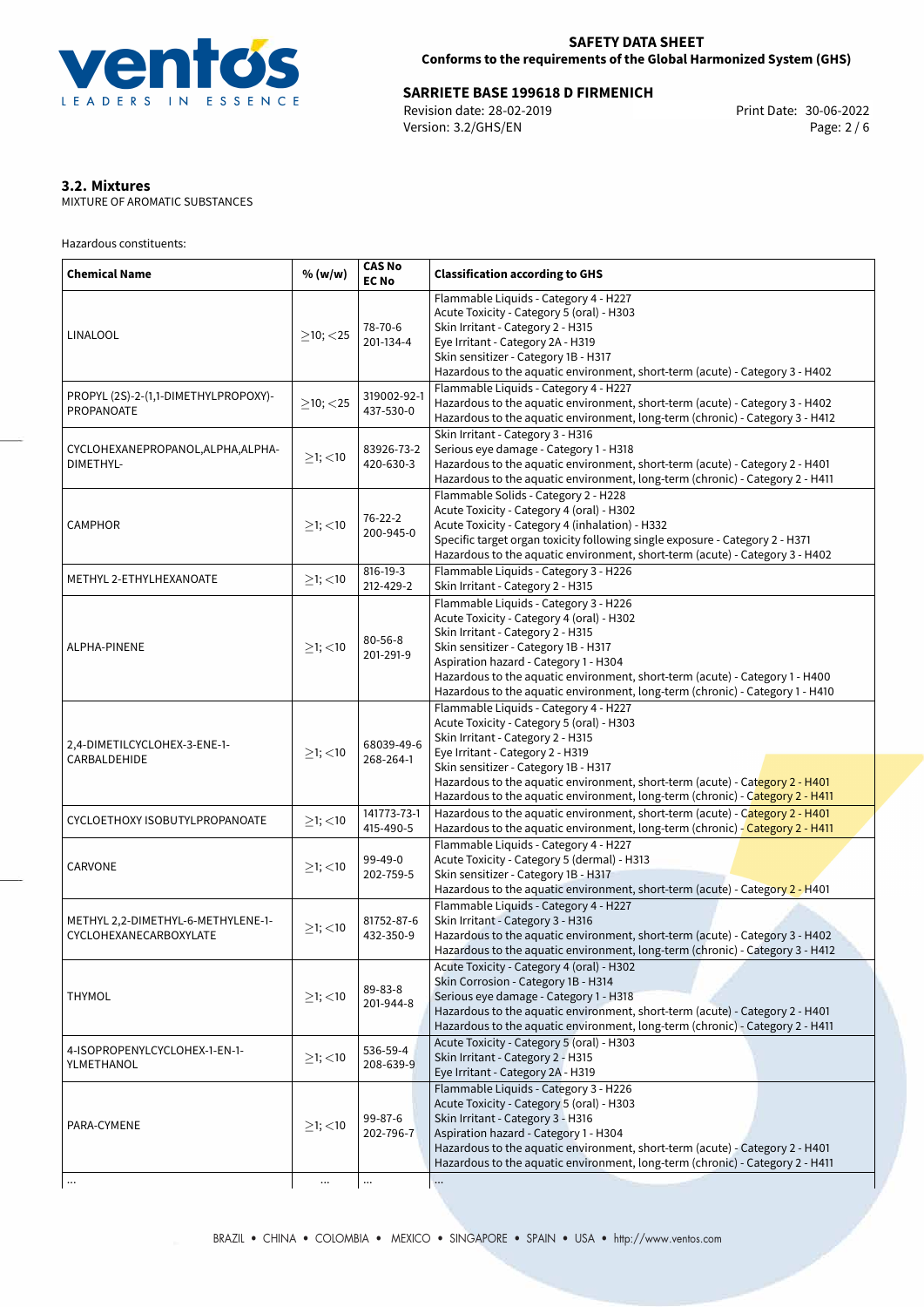

# **SARRIETE BASE 199618 D FIRMENICH<br>
Revision date: 28-02-2019** Print Date: 30-06-2022

Revision date: 28-02-2019 Version: 3.2/GHS/EN Page: 3 / 6

| $\cdots$                                              | $\cdots$    | $\cdots$                | $\cdots$                                                                                                                                                                                                                                        |
|-------------------------------------------------------|-------------|-------------------------|-------------------------------------------------------------------------------------------------------------------------------------------------------------------------------------------------------------------------------------------------|
| ANETHOLE                                              | $>0.1$ ; <1 | 104-46-1<br>203-205-5   | Flammable Liquids - Category 4 - H227<br>Acute Toxicity - Category 5 (oral) - H303<br>Skin Irritant - Category 3 - H316<br>Skin sensitizer - Category 1B - H317<br>Hazardous to the aquatic environment, short-term (acute) - Category 2 - H401 |
| 1-(5,5-DIMETHYL-1-CYCLOHEXEN-1-YL)-4-<br>PENTEN-1-ONE | $>0.1$ ; <1 | 56973-85-4<br>260-486-7 | Skin sensitizer - Category 1B - H317<br>Hazardous to the aquatic environment, short-term (acute) - Category 2 - H401<br>Hazardous to the aquatic environment, long-term (chronic) - Category 2 - H411                                           |

[See the full text of the hazard statements in section 16.](#page-5-0)

# **4. FIRST-AID MEASURES**

#### **4.1. Description of necessary first aid measures**

| Ingestion:    | Rinse mouth with water.<br>Obtain medical advice.<br>Keep at rest. Do not induce vomiting.                                                           |
|---------------|------------------------------------------------------------------------------------------------------------------------------------------------------|
| Eye contact:  | In case of contact with eyes, rinse immediately with plenty of water for at least 15 minutes and seek medical advice.                                |
| Inhalation:   | Remove person to fresh air and keep at rest.<br>Seek immediate medical advice.                                                                       |
| Skin contact: | Take off immediately all contaminated clothing.<br>Thoroughly wash affected skin with soap and water.<br>Seek medical attention if symptoms persist. |

#### **4.2. Most important symptoms and effects, both acute and delayed**

No information available.

#### **4.3. Indication of any immediate medical attention and special treatment needed** No information available.

**5. FIRE-FIGHTING MEASURES**

# **5.1. Extinguishing Media**

Water spray, carbon dioxide, dry chemical powder or appropriate foam. For safety reasons do not use full water jet.

#### **5.2. Special hazards arising from the substance or mixture**

Known or Anticipated Hazardous Products of Combustion: Emits toxic fumes under fire conditions.

#### **5.3. Advice for firefighters**

High temperatures can lead to high pressures inside closed containers. Avoid inhalation of vapors that are created. Use appropriate respiratory protection. Do not allow spillage of fire to be poured into drains or watercourses. Wear self-contained breathing apparatus and protective clothing.

# **6. ACCIDENTAL RELEASE MEASURES**

#### **6.1. Personal precautions, protective equipment and emergency procedures**

Evacuate surronding areas. Ensure adequate ventilation. Keep unnecessary and unprotected personnel from entering. Do not breathe vapor/spray. Avoid contact with skin and eyes. Information regarding personal protective measures: see section 8.

#### **6.2. Environmental precautions**

To avoid possible contamination of the environment, do not discharge into any drains, surface waters or groundwaters.

#### **6.3. Methods and materials for containment and cleaning up**

Cover with an inert, inorganic, non-combustible absorbent material (e.g. dry-lime, sand, soda ash). Place in covered containers using non-sparking tools and transport outdoors. Avoid open flames or sources of ignition (e.g. pilot lights on gas hot water heater). Ventilate area and wash spill site after material pickup is complete.

#### **6.4. Reference to other sections**

Information regarding exposure controls, personal protection and disposal considerations can be found in sections 8 and 13.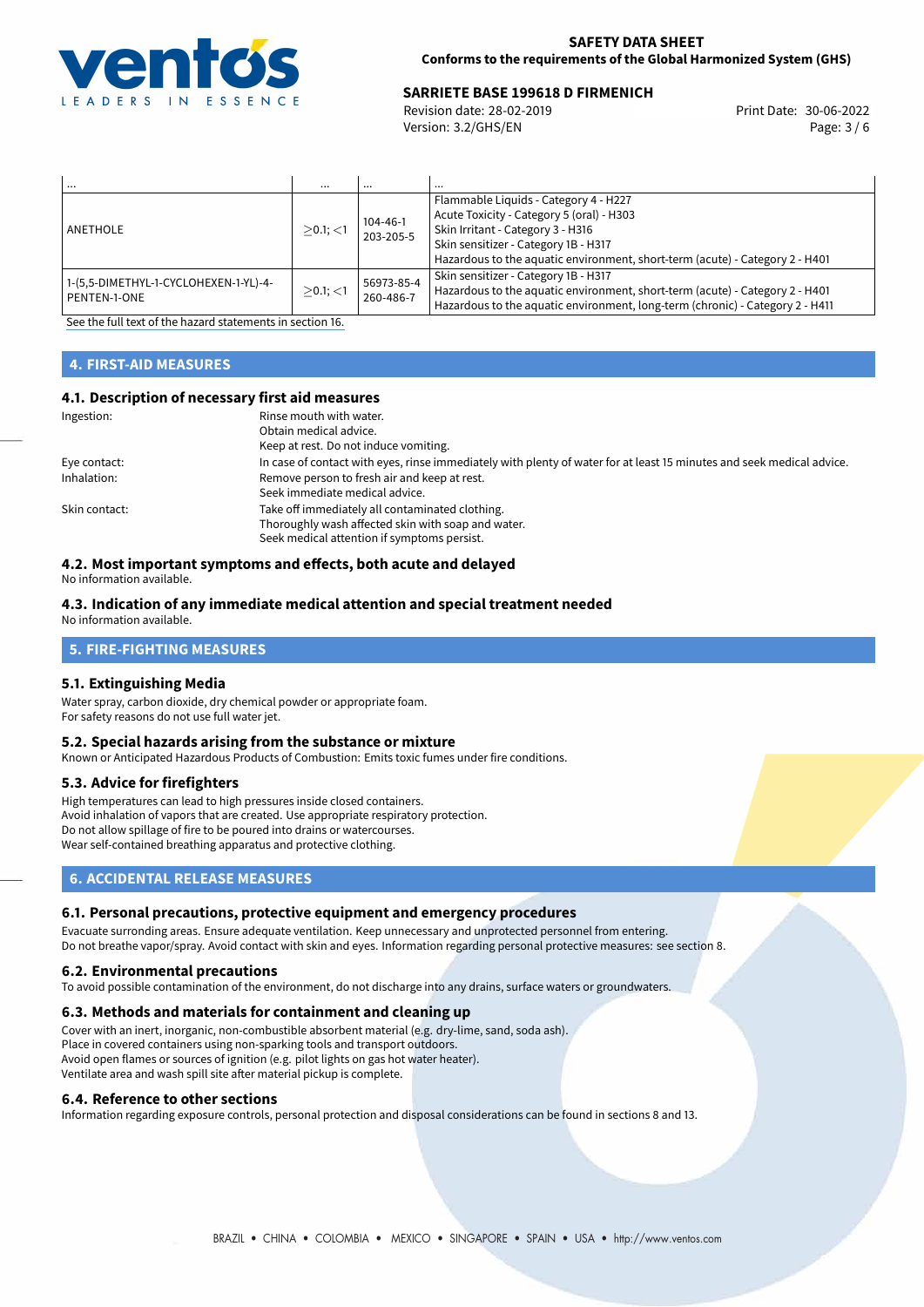

# **SARRIETE BASE 199618 D FIRMENICH**<br>
Revision date: 28-02-2019<br>
Print Date: 30-06-2022

Revision date: 28-02-2019 Version: 3.2/GHS/EN Page: 4 / 6

# **7. HANDLING AND STORAGE**

### **7.1. Precautions for safe handling**

Do not store or handle this material near food or drinking water. Do not smoke. Avoid contact with the eyes, skin and clothing. Wear protective clothing and use glasses. Observe the rules of safety and hygiene at work. Keep in the original container or an alternative made from a compatible material.

# **7.2. Conditions for safe storage, including any incompatibilities**

Store in tightly closed and preferably full containers in a cool, dry and ventilated area, protected from light. Keep away from sources of ignition (e.g. hot surfaces, sparks, flame and static discharges). Keep away from incompatible materials (see section 10).

### **7.3. Specific end use(s)**

No information available.

**8. EXPOSURE CONTROLS AND PERSONAL PROTECTION**

#### **8.1. Control parameters**

Components with occupational exposure limits: None known.

#### **8.2. Exposure controls**

Measures should be taken to prevent materials from being splashed into the body. Provide adequate ventilation, according to the conditions of use. Use a mechanical exhaust if required.

#### **8.3. Individual protection measures, such as personal protective equipment**

| Eye/Face protection:             | Chemical safety goggles are recommended. Wash contaminated goggles before reuse.                                                            |
|----------------------------------|---------------------------------------------------------------------------------------------------------------------------------------------|
| Hand Protection:                 | Chemical-resistant gloves are recommended. Wash contaminated gloves before reuse.                                                           |
| Body protection:                 | Personal protective equipment for the body should be selected based on the task being performed and the risks<br>involved.                  |
| Respiratory Protection:          | In case of insufficient ventilation, use suitable respiratory equipment.                                                                    |
| Environmental exposure controls: | Emissions from ventilation or process equipment should be checked to ensure they comply with environmental<br>protection legislation.       |
|                                  | In some cases, filters or engineering modifications to the process equipment will be necessary to reduce emissions to<br>acceptable levels. |
|                                  |                                                                                                                                             |

# **9. PHYSICAL AND CHEMICAL PROPERTIES**

#### **9.1. Information on basic physical and chemical properties**

| Appearance:                            | Liquid                    |
|----------------------------------------|---------------------------|
| Colour:                                | Conforms to standard      |
| Odour:                                 | Conforms to standard      |
| Odour theshold:                        | Not determined            |
| pH:                                    | Not determined            |
| Melting point/freezing point:          | Not determined            |
| Boling point/boiling range:            | Not determined            |
| Flash point:                           | $72^{\circ}$ C            |
| Evaporation rate:                      | Not determined            |
| Flammability:                          | Not determined            |
| Lower flammability/Explosive limit:    | Not determined            |
| Upper flammability/Explosive limit:    | Not determined            |
| Vapour pressure:                       | Not determined            |
| Vapour Density:                        | Not determined            |
| Density:                               | $0,924-0,944$ g/mL (20°C) |
| Relative density:                      | $0,924 - 0,944$ (20°C)    |
| Water solubility:                      | <b>INSOLUBLE IN WATER</b> |
| Solubility in other solvents:          | SOLUBLE IN ETHANOL        |
| Partition coefficient n-octanol/water: | Not determined            |
| Auto-ignition temperature:             | Not determined            |
| Decomposition temperature:             | Not determined            |
| Viscosity, dynamic:                    | Not determined            |
| Viscosity, kinematic:                  | Not determined            |
| Explosive properties:                  | Not determined            |
| Oxidising properties:                  | Not determined            |
|                                        |                           |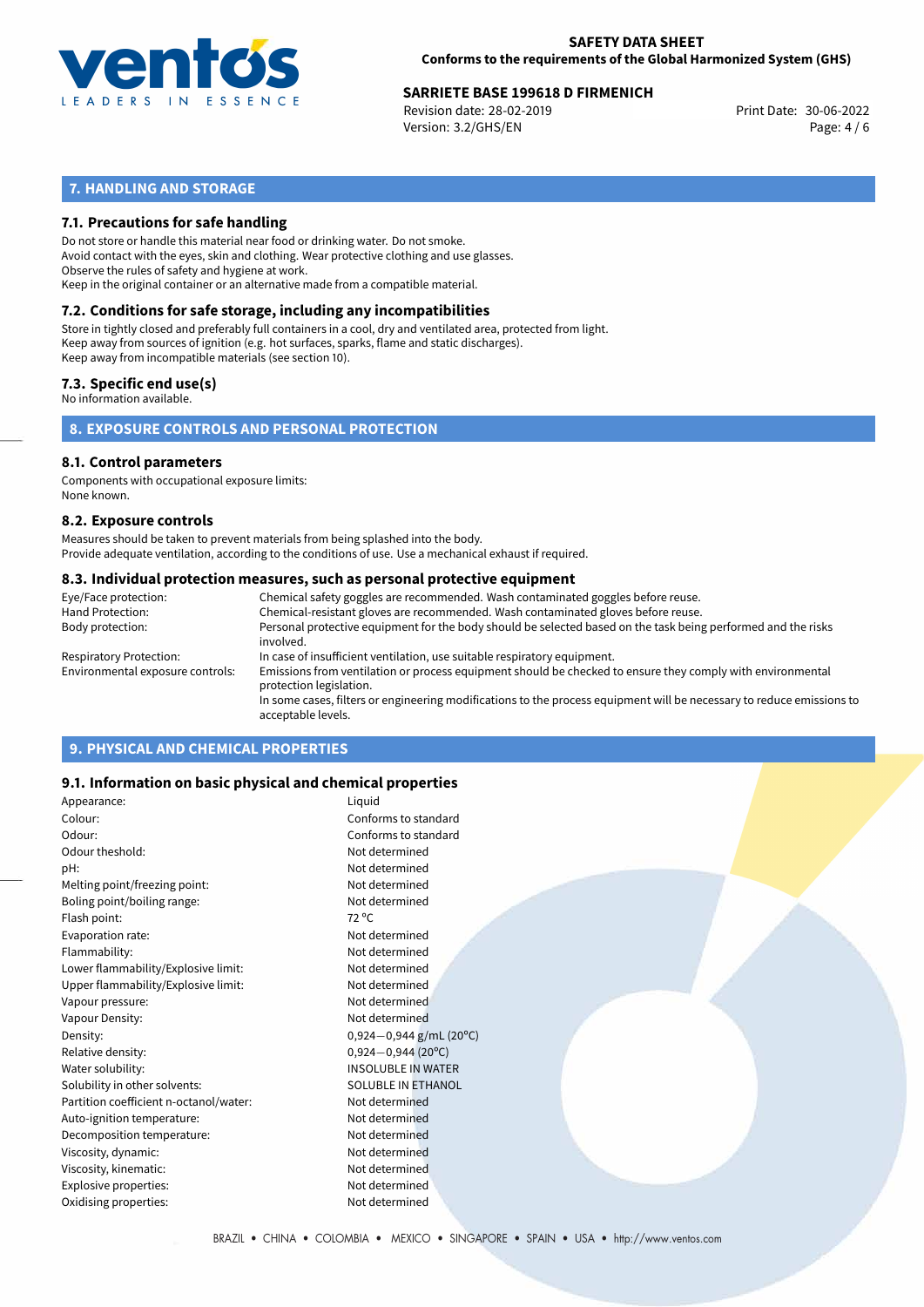

# **SARRIETE BASE 199618 D FIRMENICH**<br>
Revision date: 28-02-2019<br>
Print Date: 30-06-2022

Revision date: 28-02-2019 Version: 3.2/GHS/EN Page: 5 / 6

# **10. STABILITY AND REACTIVITY**

#### **10.1. Reactivity**

No hazardous reactions if stored and handled as prescribed/indicated.

#### **10.2. Chemical stability**

The product is stable if stored and handled as prescribed/indicated.

#### **10.3. Possibility of hazardous reactions**

No hazardous reactions if stored and handled as prescribed/indicated.

#### **10.4. Conditions to Avoid**

Conditions to Avoid: Excessive heat, flame or other ignition sources.

#### **10.5. Incompatible materials**

Avoid contact with strong acids and bases and oxidizing agents.

#### **10.6. Hazardous decomposition products**

During combustion may form carbon monoxide and unidentified organic compounds.

# **11. TOXICOLOGICAL INFORMATION**

| Based on the data available, the criteria for classification are not met. |
|---------------------------------------------------------------------------|
| Causes skin irritation.                                                   |
| Causes serious eye damage.                                                |
| May cause an allergic skin reaction.                                      |
| Based on the data available, the criteria for classification are not met. |
| Based on the data available, the criteria for classification are not met. |
| Based on the data available, the criteria for classification are not met. |
| Based on the data available, the criteria for classification are not met. |
| Based on the data available, the criteria for classification are not met. |
| Based on the data available, the criteria for classification are not met. |
|                                                                           |

# **12. ECOLOGICAL INFORMATION**

#### **12.1. Toxicity**

**Assessment:** Harmful to aquatic life with long lasting effects. **Experimental/calculated data:** No information available.

#### **12.2. Degradability**

No information available.

#### **12.3. Bioaccumulative potential** No information available.

**12.4. Soil mobility** No information available.

# **12.5. Other adverse effects**

See also sections 6, 7, 13 and 15 Do not allow to get into waste water or waterways.

# **13. DISPOSAL CONSIDERATIONS**

#### **13.1. Waste treatment methods**

Dispose of in accordance with national and local environmental regulations.